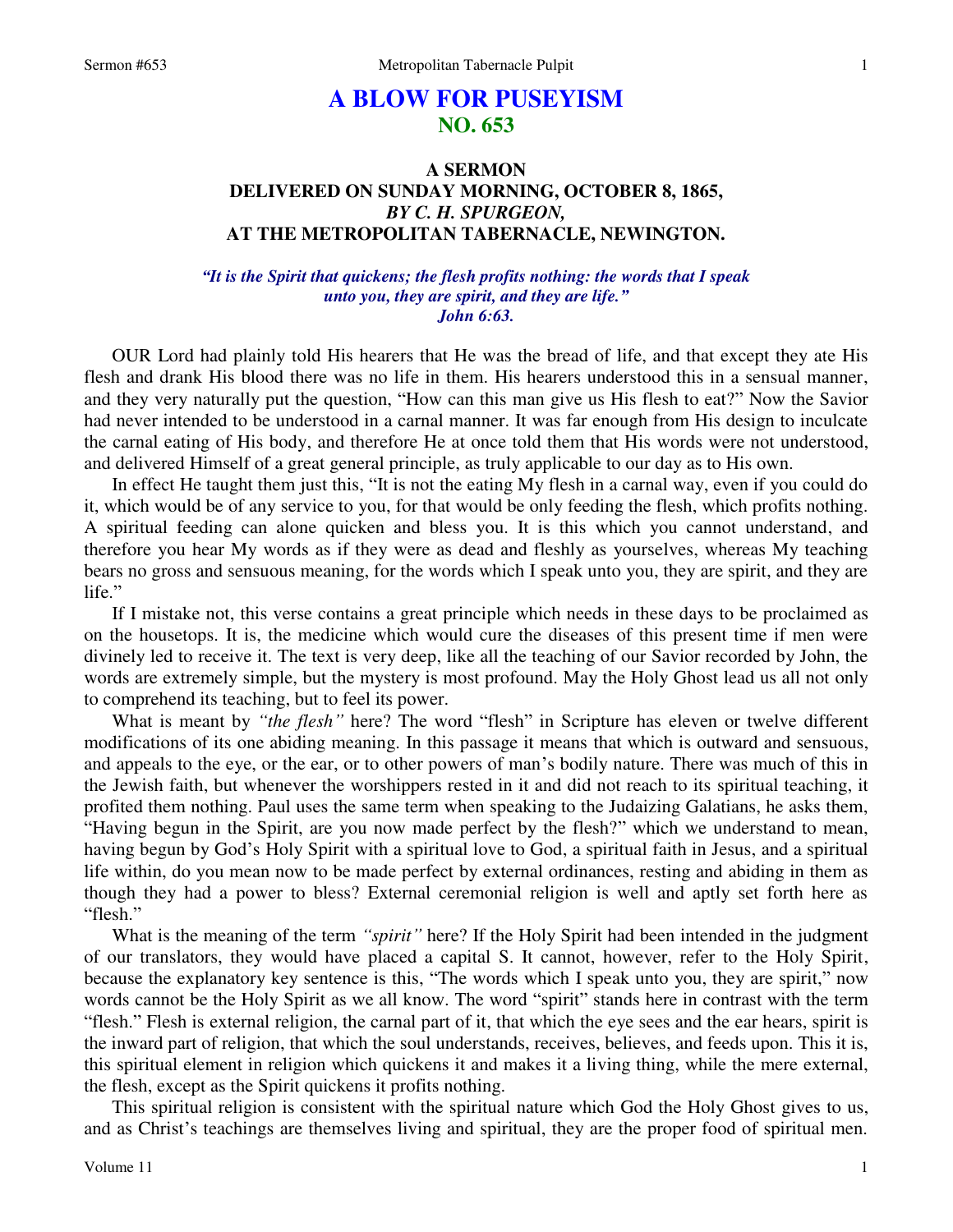The Jews commonly thought that religion lay in ceremonial observances, in eating certain meats or abstinence from them, in washings of the hands before meat, in divers baptisms, in going up to the temple to pray, and such like outward performances. Jesus tells them to their faces that this flesh religion profits nothing—it is dead, unquickened, and unquickening.

 What then is the life of godliness? What is the vitality and essence of acceptable worship? His answer virtually is, "It is not your outward observances, but your inward emotions, desires, believings, and adorings, which are living worship." Then He adds in effect, "My words are not concerning outward observances, but are of a spiritual character. I come not to you with 'touch not, taste not, handle not,' or with 'wash, vow, stand, sit, kneel,' My words deal with inner life and spirit, and are addressed to your spiritual natures. The words which I speak unto you are spirit and life."

**I.** Our first point will be THE UNPROFITABLE FLESH—the external observances of religion in themselves utterly unprofitable.

 To begin with the greatest monstrosity of this kind in the present day, *the real and corporeal presence of the Lord Jesus Christ in what is superstitiously called the Blessed Sacrament.* I should scarcely mention this if it were a doctrine merely of the Church of Rome, but when I read the newspapers and other productions of the High Church party, I find that transubstantiation with all its fullness of absurdity is extensively preached and believed in the Church of England, and there are hundreds of clergy who speak of the Lord's table as an "altar," and of the supper as the celebration of a sacrifice, while the symbols are spoken of as though they were to be reverenced even as the Lord Himself. It is laid down as a doctrine, that every time the bread is broken by these priests, the very body of Jesus Christ is actually received by the persons participating.

 That this is monstrously absurd, I think every intelligent person knows, but it has been said that the more absurd it is, the more room there is for faith, and hence some have even been thankful for having its absurdity proved, for then they have argued, "It will be the more meritorious for us to believe it." To such persons we would briefly say, if Jesus Christ's body be really received into your mouth, broken with your teeth, and made to enter into your stomach, then, in the first place, you are guilty of a gross act of cannibalism and nothing better, inasmuch as you eat human flesh, and in the next place, you cannot derive any virtue therefrom, for Jesus Christ tells you at once, "It is the Spirit that quickens: the flesh profits nothing."

 If you did actually eat the very body of Christ, it would affect your digestive and secretive organs, and through them your flesh, just as other bread, or, if you like it better, other flesh would do, and how could this affect your heart and soul? Does grace operate through the stomach, and save us through our bowels? Prove this, and you will make converts of us. But do not men receive the body and blood of Christ in the Lord's Supper? Yes, spiritual men do, in a real and spiritual sense, but not in a carnal sort—not so as to crush it with their teeth, or taste it with their palate, or digest it by the gastric juices, but they receive the Lord Jesus, as incarnate and crucified, into their spirits, as they believe in Him, love Him, and are comforted by thoughts of Him. "But how is that a real reception of Him?" cries one. Alas, this question reveals at once the world's thoughts, you think the carnal alone real, and that the spiritual is unreal. If you can touch and taste you think it real, but if you can only meditate and love, you dream it to be unreal. How impossible it is for the carnal mind to enter into spiritual things!

 Yet, harken once again, I receive the body and blood of Christ when my soul believes in His incarnation, when my heart relies upon the merit of His death, when the bread and wine so refresh my memory that thoughts of Jesus Christ and His agonies melt me to penitence, cheer me to confidence, and purify me from sin. It is not my body which receives Jesus, but my spirit, I believe in Him, casting myself alone upon Him, trusting Him, I feel joy and peace, love and zeal, hatred of sin and love of holiness, and so as to my spiritual nature I am fed upon Him. My spiritual nature feeds upon truth, love, grace, promise, pardon, covenant, atonement, acceptance, all of which I find, and much more, in the person of the Lord Jesus.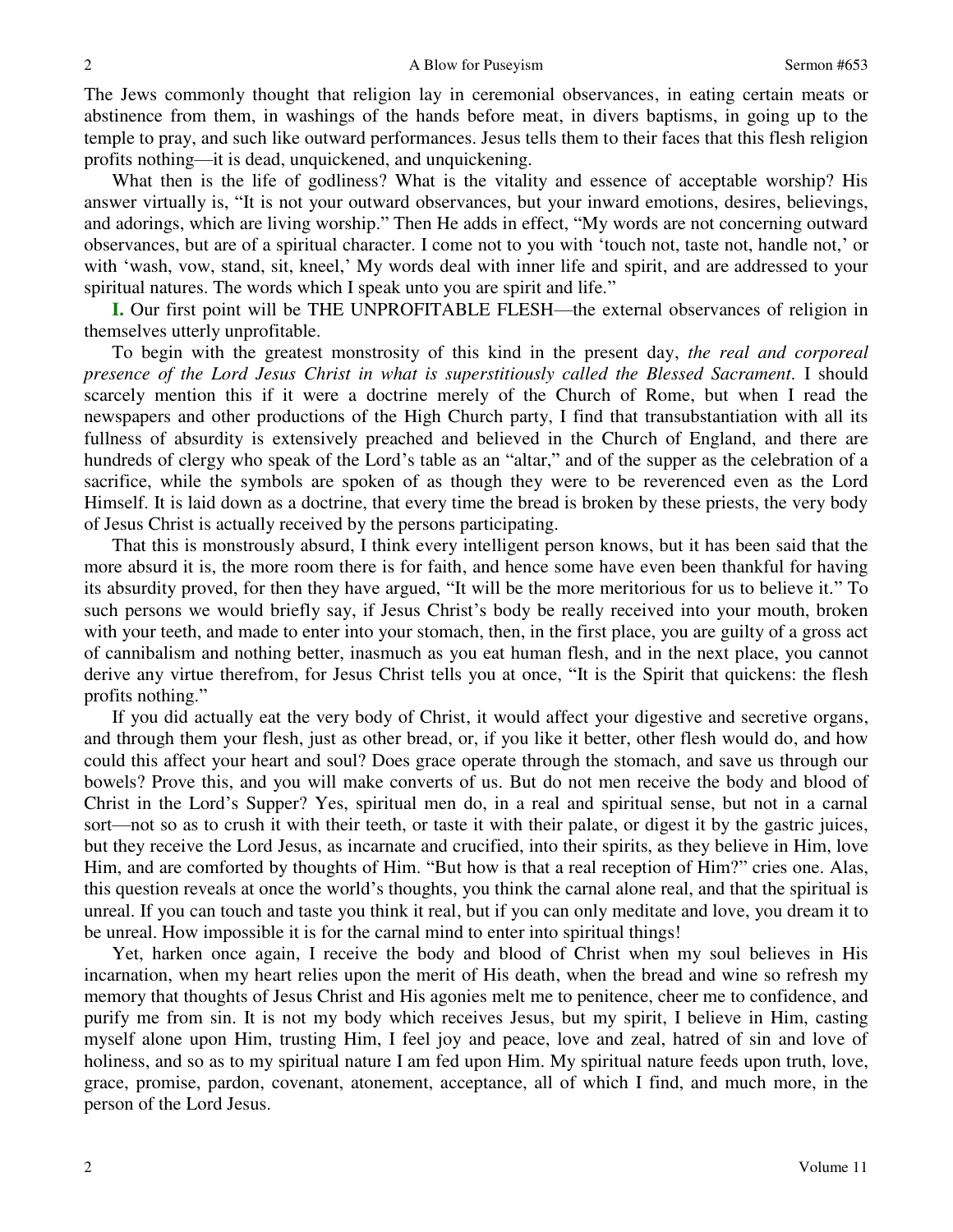Up to the extent in which my spirit has communion with the Lord Jesus, the ordinance of breaking of bread is living and acceptable, because the spiritual element quickens it, but to the extent in which I merely receive the bread and wine, and my spirit is not exercised about Jesus Christ—to that extent it profits me nothing—it is a mere external ceremony and nothing more. The bread is only bread, the wine is merely wine, the eating is simply eating bread and no more, the whole outward ceremony is what it seems to be and not a jot more, but the unseen fellowship of hearts with Jesus, this is the quickening element, and this alone.

 The same principle applies in the case of *baptism*. According to God's Word, Rom 6:4 and Col 2:12, baptism sets forth our union with Jesus in His death, burial, and resurrection. Is there anything in the water in which the person is immersed? Nothing whatever. Is there conveyed by the water, or in the water, any spiritual gift or grace? Not in any way, except so far as this—if the water reminds the spiritual nature in the man of the death of Christ, then his spirit enjoys communion with Christ in His death, if the water forcibly portrays to him the Savior's burial, so that his spirit feels itself to be buried to the world, if rising out of the water reminds the man of the resurrection of Jesus Christ, so that he, in spirit rises from a dead world into a newness of life, then there is life in the baptism—the spirit quickens it—but the mere water, the carnal part of the ordinance, in itself, profits nothing. The putting away of the filth of the flesh is nought, but the answer of a good conscience toward God is the vitality of baptism. It is only vital up to the extent in which the spirit exercises itself.

 This tells strongly against the baptism of infants. We do not enter on this subject from love of controversy, but the question is fairly involved in the subject. If the baptized person, infant or adult, enters in spirit into the meaning and teaching of baptism he is truly baptized, but, inasmuch, as in our firm conviction a baby does not enter in spirit into the subject at all, it has only received the unprofitable baptism of the flesh, since the spirit which quickens was absent.

 Whether you be infants or adults, if your renewed spirit enters into the form, it quickens the form, and makes it live, but if you come to it without spiritual life, and without exercising spiritual emotions, the water, the fleshly part of the ordinance, profits you nothing. It is only so far as your spirit has fellowship with Jesus Christ in it, both in the act and in after meditation upon it, that baptism becomes of the slightest possible profit to you. We put the two ordinances together and say to you, you will find in these just as much as your spirit shall get from them, and not an atom more. Only so far as the symbol aids thought, and emotion can it be of service. The outward does not profit a little, it profits nothing whatever.

 Take next *the doctrine of the apostolic succession.* There are certain persons still out of Bedlam who say of all ministers but those of their own sect, no matter how much the Lord may have honored them in the conversion of sinners, and the edification of saints, that they are intruders and not true ministers of Jesus Christ. Their clerics are the legitimate successors of the apostles, and they only. For the moment we will allow the historical question, we will suppose that up to Judas, or some other apostle, they can trace a line through Popes of Rome, or Archbishops of Canterbury, we will suppose that a little stream comes trickling down to them through the dunghill of the dark ages, having its original rise in the apostolic era.

 Well, what now? Hear you this word, "The flesh profits nothing." The mere fleshly connection between bishop and bishop, established by successive laying on of hands and anointings, is utterly valueless. The great question is concerning the spiritual succession. Do we see in you the same spirit that was in the apostles? Open your mouths, and let us hear the same simple, unadorned Gospel which the apostles proclaimed. Let us hear you say with Paul, "You observe days, and months, and times, and years, I am afraid of you lest I have bestowed upon you labor in vain." Let us hear from your lips the doctrines of grace, and faithful warnings against looking for salvation by our own works. Let us perceive that you are free from the beggarly elements of ceremonialism, and are not to be judged in meat, or in drink, or in respect of a holy day, or of the new moon, or of the Sabbath (Col 2:16).

3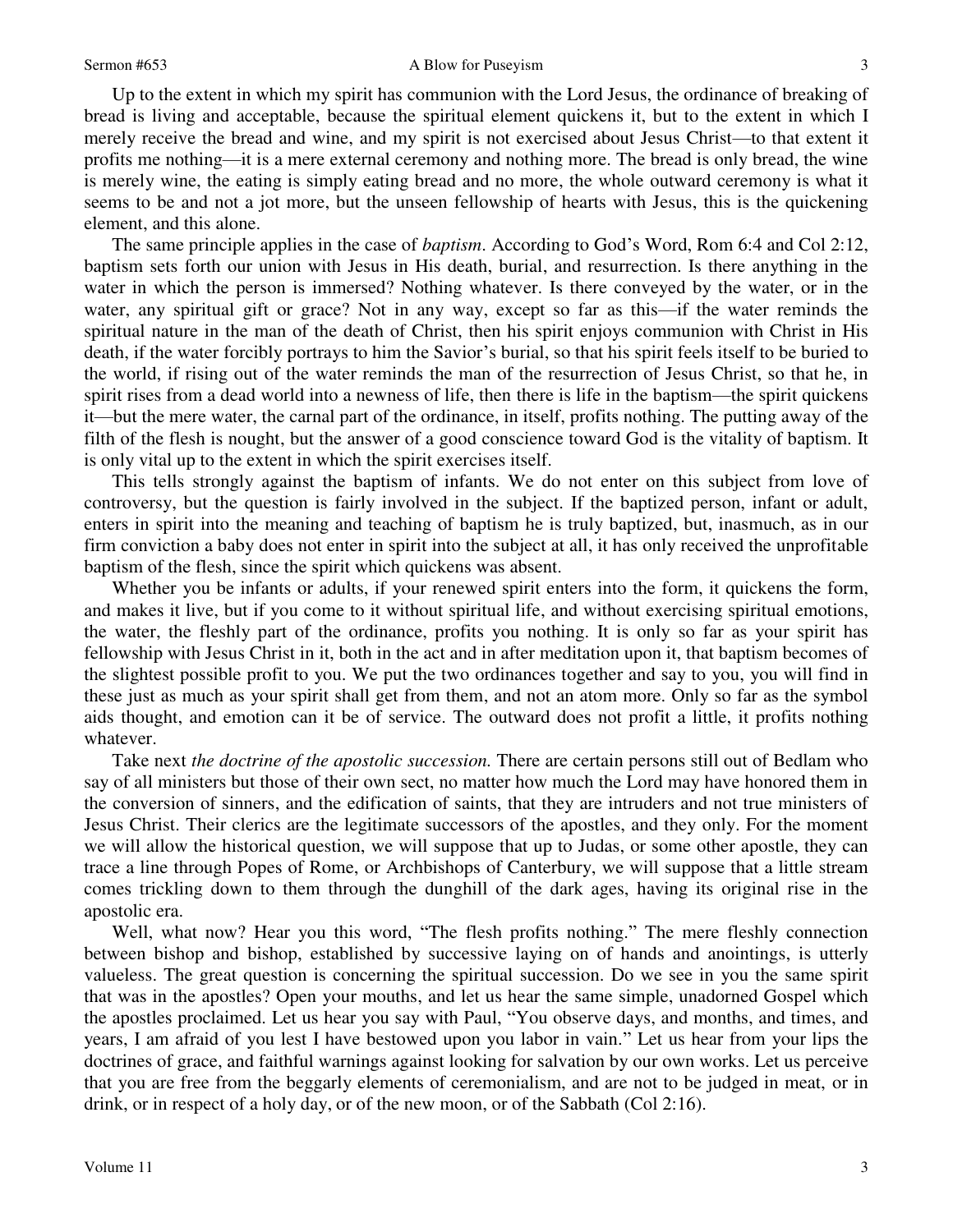Is there as little pomp about you as about the tentmaker of old? Whence come these silk chasubles, albs of fine linen, stoles of watered silk, maniples, copes, and garments covered with gold and silver and embroidery? The apostolic fishermen surely did not fish for souls in such fine raiment! Show us apostolic simplicity, faith, and truthfulness! We care not a fig either way for your fleshly succession. We demand that you prove your spiritual one.

 It was a tolerably impudent thing for a bishop once to say, in reference to John Williams, and other missionaries in the South Sea Islands, "They act as pioneers, they prepare the way for a more regular force. The missionary in due time is followed by the Churchman, who erects the converts into an orderly edifice, having for its foundation the lively stones of an apostolic priesthood, qualified to offer the oblation of a spiritual sacrifice."

 Now, my Lord Bishop, you shall, yourself, decide which is the more apostolic, yourself at home at ease, in enjoyment and luxury, or John Williams, traveling from island to island, with his life in his hand, casting down idols by the power of the Gospel, and transforming savages into Christian men! You live in state, and he dies a martyr. You boast, and he toils. You talk of your own priesthood and he of Jesus Christ. You are filled with zeal for a sect and he with love for souls. Surely if wit remains beneath your miter, you yourself can judge which of the two is the more apostolical.

 If the Apostle Paul himself came to find out his successor, where would he look for him, in the missionary doing apostolic work, or in the bishop talking about what he will do after the other has laid the foundation and stained it with his blood? When we see the divine calling of our honored pastors denied, and hear the impudent claims of a tribe of hireling priests, we can only cry, "To what an extent pretense may run!" Let them boast the fleshly succession, but let us seek spiritual union with the apostle's Lord.

 The Puseyites of our Savior's day said, "We have Abraham for our father," just as these say, "We are the successors of the apostles," and we meet our modern Pharisees with the same rebuke with which the Baptist met their ancient types, "They which are of faith, these are children of Abraham," and successors of the apostles too. Let us remain content with spiritually following Jesus, and doing His work, and let the sons of the bondwoman boast a worthless fleshly succession if they will, "It is the spirit that quickens: the flesh profits nothing."

 These things more concern other people than ourselves, therefore let us come a little nearer home. Much is said nowadays about *an ornate form of worship.* The excellence of melodious music is much extolled. The swell of the organ, it is said, begets a hallowed frame of mind. But how far is the effect sensuous, and how far spiritual? Is it not to be feared that an anthem in a service is often no more a spiritual exercise than a glee at a concert? Music has charms, and he who cannot feel them is to be pitied, but then, acceptable heart worship is quite another thing, no arrangement of notes and chords can ever do the work of God the Holy Spirit. Unless music can aid in making sinners penitent*,* in leading souls to Jesus Christ, or uplifting saints in holy joy to the throne of God, we must hold that in vital godliness it profits nothing.

*Architecture,* with its arched roofs and noble pillars, and dim religious light, is supposed to impart a reverence and awe which befit the solemn engagements of the Sabbath, and draw the mind towards the invisible God. Well, if combinations of stone can sanctify the spirit of man, it is a pity that the Gospel did not prescribe architecture as the remedy for the ruin of the fall. If gorgeous buildings make men love God, and long-drawn aisles renovate men's spiritual nature, build, all you builders both day and night. If bricks and mortar can lead us to heaven, alas for the confusion which stopped the works at Babel. If there be such a connection between spires and spiritual things as to make human hearts beat in unison with the will of God, then build high and loftily, and lavish your gold and silver, but if all that you produce is sensuous, and nothing more, then turn you to living stones, and seek to build up a spiritual house with spiritual means.

 We are told, nowadays, that the *pompous array of ministering priests, the beauty of symbolism,* the painting of windows, the smoke of incense, and so on, tend to draw people into the place of worship,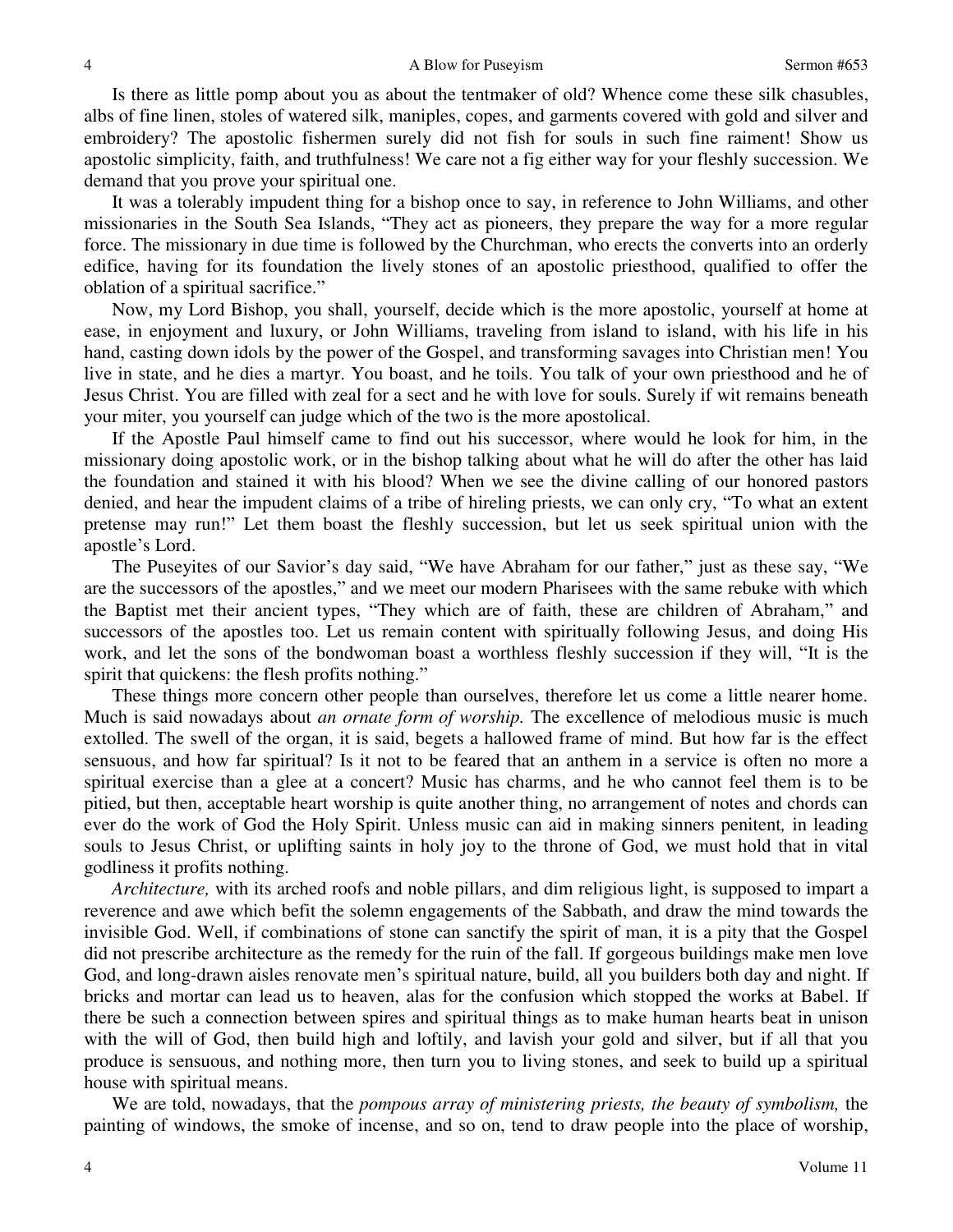#### Sermon #653 A Blow for Puseyism

and that when there, they aid in elevating their minds. What says Scripture about it all? This thing was tried among the Jews, and Christ's remark when He comes to sum up the long trial is, "It is the spirit that quickens: the flesh profits nothing." The real inward spirit of man is not blessed by sounds which charm the ear but appeal not to the understanding, or by colors which delight the eye but gladden not the affections of man. To gratify taste is well enough for the carnal, but it profits nothing in the sight of God. It may be as well to be artistic as to be plain, but it is of no matter either way, if tested by the Word, in the balances of the sanctuary these matters are lighter than vanity.

We must make precisely the same remark concerning *eloquence*. Here we deal more closely with our own brethren, who, in this thing look to the flesh as others do. Many persons have come to think that oratorical ability is essential in the minister. It is not enough, some think, to preach the truth with the Holy Ghost sent down from heaven, we must also preach it in the wisdom of words with excellence of speech. The trappings of oratory, and the drapery of eloquence, are thought to be profitable.

 Ah! dear friends, one half of the emotions excited in our places of worship are of no more value than those excited at the theater. The mere ring of words is no more than a sounding brass or a tinkling cymbal. "The flesh profits nothing." So far as the truth itself moves our inmost souls, preaching is of real service, but if that which you hear only commends itself to you because of the sweet voice that speaks it, or the telling tones in which it is delivered, your hearing is a carnal exercise, and profits you nothing. It is only when your spirit grasp the truths, when your heart embraces Christ, when your soul beholds God by the eye of faith, that you derive benefit.

 We may bring this principle to bear on the revivals over which we have watched with much hope, but with more anxiety. In many revivals there has been too much aim at getting up an excitement, a carnal enthusiasm. Excited persons pray one after the other, excited persons speak, and the stamp and motion of the hand, and the tear trickling from the eyes—all these are supposed to be of great service. I grant you that excitement may sometimes be used by God to stir the spirit of man, but unless, my dear hearers, your religion is based on something more than animal excitement it is based upon a lie.

 Your *spirit* must come to know its ruin before God, and be humbled, your spirit must come to take hold of Jesus Christ and believe in Him, your spirit must undergo the divine change which only God the Holy Spirit can work, or else that excitement shall be nothing more than the blowing up of a bubble, which shall burst and leave not a vestige behind. Take care of any religion which merely tickles your fancy, excites your passions, or stirs your blood. True grace, penetrates the very core of our nature, it changes the heart, subdues the will, renews the passions, and makes us new creatures in Christ Jesus.

 To come yet closer to ourselves, in the matter of prayer and the ordinances of God's house, I am afraid we too often forget this great rule, that it is the spirit that quickens, and that the flesh profits nothing. We pray, I suppose, as a matter of habit, every morning and evening, but how often we spend our few minutes, and we rise from our knees satisfied, and if anybody should ask, "Have you been praying?" we should say, "Yes," but it has been the flesh prayer, the dead form without the life of the heart. In reality there has been no prayer at all. It has been the flesh, which profits nothing.

 It is only that prayer in which the spirit talks with God that is real prayer at all. The carnal man is quite satisfied if he can get through a certain string of expressions, but the spiritual man is not content with this. Luther used to complain very much of distractions in prayer, and some said they could not understand it. "No," Luther might have said, "I dare say you cannot, for, being unspiritual, you do not understand spiritual difficulties."

 Bernard complained much of the wandering of his thoughts in prayer, and when someone said he thought Bernard must be a very great sinner to let his thoughts wander so, Bernard said, "I will give you a trial. I will give you a horse, if you can say the Lord's Prayer and think of nothing else." So the man began, "Our Father which art in heaven," when he stopped short, and turning around said, "But you must give me the bridle to get him home with." So hard is it to keep the mind upon the object of devotion. While the sinner's words are going up to God, he thinks that he is praying, whereas he has not prayed at all, unless his heart has talked with God.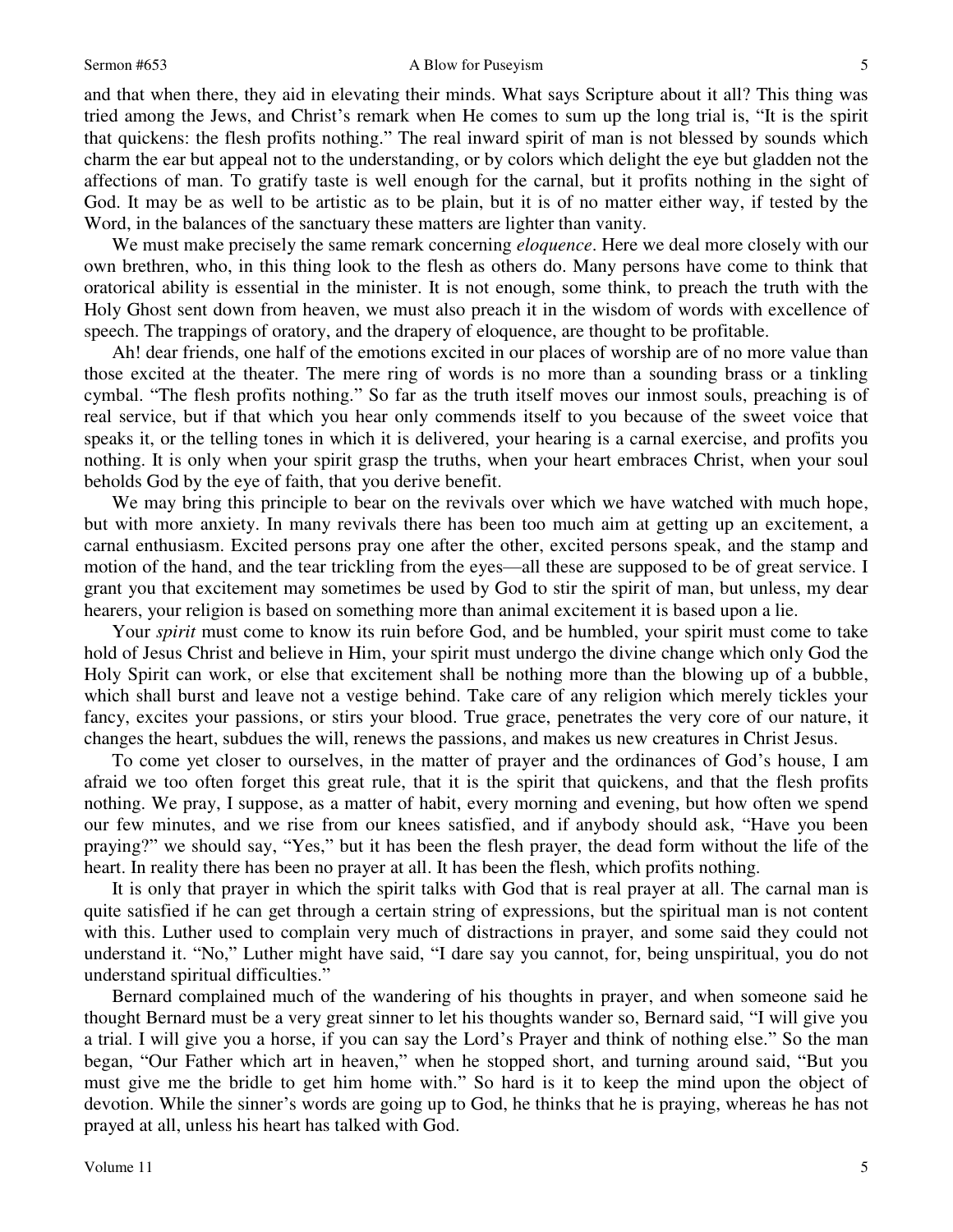Why, brethren, some of the best prayers that have ever been prayed had not a single word to express them with, they were heart prayers, and went up to heaven in all their naked unclothed glory, like disembodied spirits, and God accepted them. Many a prayer that has had the choicest words to garnish it has been nothing but a dead prayer wrapped up in grave clothes, and only fit to be cast into the grave forever.

 So with public worship. You would feel unhappy if you had spent the whole Sunday without going to a place of worship, but you are quite at ease if you come here and leave your hearts at home. When we are singing, you sing with us, and when we are praying, you cover your eyes too, and when we are preaching, some of you think of what I am talking about, and some do not, but when you get through the appointed hour, you feel quite easy, but oh! remember that the mere carnal act of being here, profits nothing.

 Oh! dear friends, do shake off the idea that going up to a place of worship, or opening a Bible, or reading family prayer, or kneeling down, can, as mere acts, save your souls. I do not speak against them as to their profit in some respects, but as to salvation and the real vital work, which is acceptable before God, the mere form profits nothing. It is only as your spirit prays, as your spirit seeks, as your spirit worships, as your spirit listens to God's Word, that there is any quickening power in it whatsoever.

 Once more. There are certain persons who take considerable delight in having seen, as they think, visions and other manifestations of Christ with their eyes, and having heard certain texts mysteriously spoken in their ears. Now I am not going to deny that you may have seen these visions and heard these sounds. I do not think you did, but whether you did or not, is no matter, they profit you nothing. That which merely comes to this eye is nothing, it must come to the soul's eye of faith. That which comes to this ear is nothing, unless it gets into the heart's ear, unless your soul hears it.

 If I were to see all the devils in hell, I should not think myself damned because of that, and if you have seen all the angels in heaven, you must not think you are saved because of that. It is not what a man sees with eyes, or hears with ears, it is what the spirit receives which saves the soul. "God is a Spirit, and they who worship Him must worship him in spirit and in truth, for the Father seeks such to worship Him."

### **II.** The text mentions the QUICKENING SPIRIT.

 That which puts life into our religion is its being received and acted out by a spiritual nature. For, first of all, *it is the spiritual nature which quickens the man.* The man, who has not received by the work of God the Holy Spirit a spiritual nature, is described by Paul as being dead in trespasses and sins. The Spirit finds men carnal, and breathes into them a new and better nature, and then they themselves become what they never were before, quickened, spiritual men. This spirit of theirs is a quickening spirit, *for it quickens all the ordinances.*

 A carnal man is baptized, but it is the fleshly baptism which profits nothing. A spiritual man comes to baptism, and he is baptized, and he quickens the baptism. It becomes a real living baptism to him, for he has fellowship with Jesus Christ in it.

 A carnal man comes to the Lord's Supper, and he eats and drinks, what? "Damnation unto himself, not discerning the Lord's body." A spiritual man comes there, and he eats and drinks, and what then? Why it becomes a living ordinance to him, the bread sets forth to him the body of Christ, and the wine sets forth the blood, and in spirit he feeds upon his incarnate Savior. The possession of a spiritual nature, and the exercise of that spiritual nature in the ordinances, quickens them.

 So it is with *prayer,* the mere act of speaking one form of words is of no more profit than the repeating of any other. The Lord's Prayer, said backwards, is quite as acceptable to God as the Lord's Prayer said forwards unless the spirit enters into it. You might as well repeat the multiplication table as repeat the prayer of the day as far as God is concerned, unless your spirit prays.

 But when the spirit is engaged in repentance, in faith, in joy, in love, then the prayer is quickened. So with all the actions of man's life. If I give bread to the hungry, if I visit the sick, if I contribute to a good object—that is all nothing, unless my heart is in the deed. But if I feed the poor because I love Jesus, if I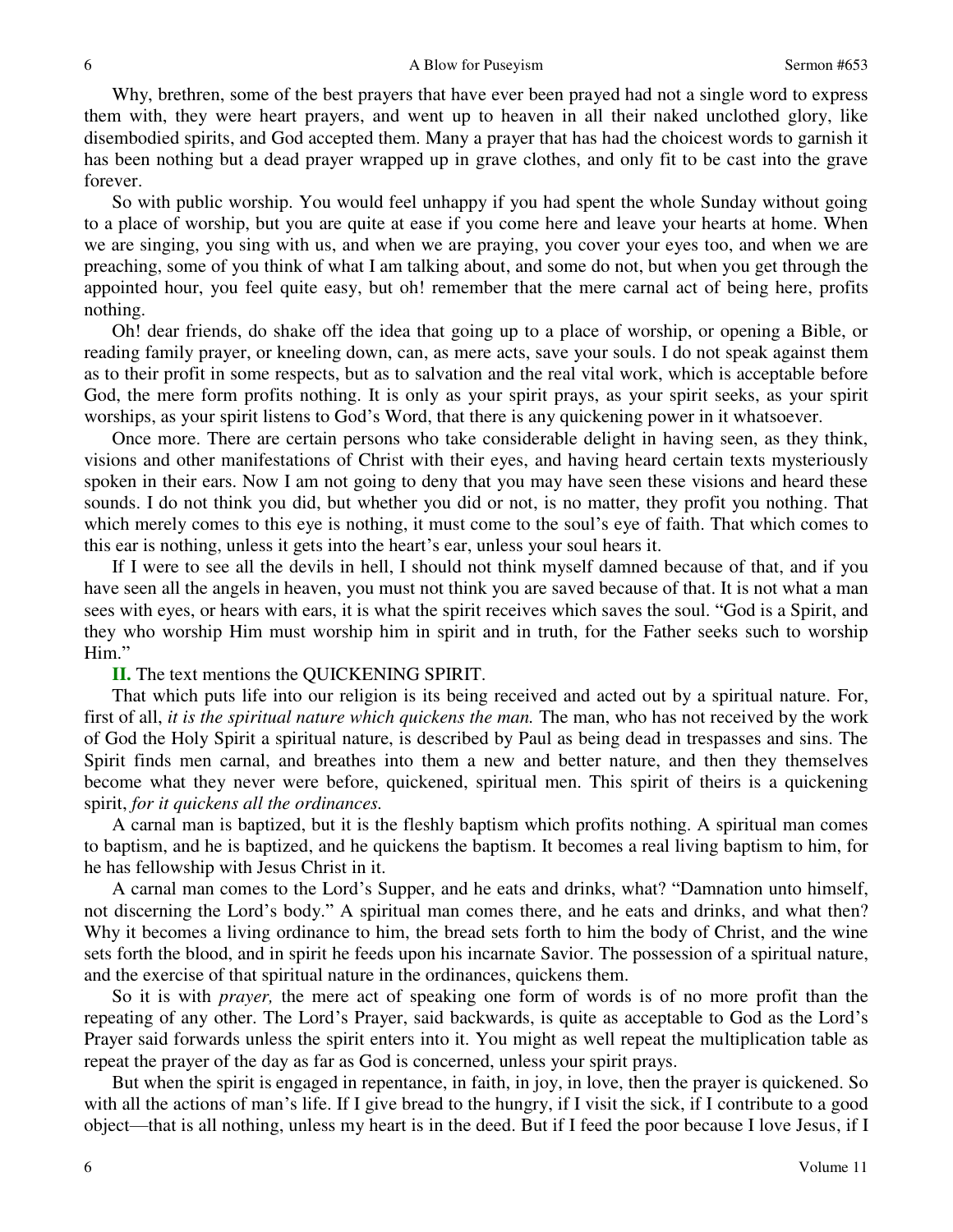seek to glorify God in my deeds of charity and holiness, they become living actions. Apart from all that they profit nothing to me before God. The spiritual part of my nature must quicken my whole life and make it real life, or else it will be a dead carnal existence before the Lord.

 The spiritual nature *has for its author the divine Father.* The sixty-fifth verse of the chapter in which our text is found tells us that no man can come unto Christ except it be given him of the Father. To be spiritual is a gift of God the Father. He has begotten us again into a lively hope by the resurrection of Jesus Christ from the dead. The new life *is the actual operation of the Holy Spirit:* no man becomes spiritual except the Holy Spirit enters into him. Deity comes into contact with humanity and quickens the spiritual man.

*The mark by which this spirituality is discovered is faith.* "Whosoever believes that Jesus is the Christ is born of God." Every man who rests upon Christ for salvation has the proof of his being spiritual. Modes of speech, or dress, or worship, are not the marks of the spiritual, but simple spiritual faith in the Lord Jesus.

 True religion has always been spiritual, but mere professors have ever been content with the outward form alone. Among the Jews when symbols were abundant, the mass either stuck fast in the types and could get no farther, or else they went clean away to idolatry. In these latter times, the Lord has taken away almost all that is ceremonial in our religion. Two simple forms alone remain, and now there is another grand trial to see whether men can live in a spiritual religion, and that trial has come to prove just this, that none can do so but those who are born of God.

 The most of mankind cannot get on with a religion in which there is nothing to see, nothing to please the ear, or to gratify their taste. It is only the spiritual man who is so overwhelmed with the glories of God that he does not need the glories of man, so overcome with the splendor of Christ that he does not want the splendor of the mass, so taken up with the magnificence of the great High Priest that he does not care for gorgeously appareled priests. Blessed is that man who sees though his eye be blind, who hears though his ear be deaf, who tastes though his appetite fail, who lives though his heart and flesh fail, blessed is he who sees Him who is invisible, and has revealed unto him what eye has not seen, and what ear has not heard.

 This will not suit many of you, a religion of thinking and believing is too hard for you. Repenting, believing, trusting—these things men will not do. They will kneel down any quantity of times, they will even, if told by a priest, lick the floor with their tongues, or they will walk with peas in their shoes, or whip their backs, but when it comes to believing, hoping, trusting, fearing, and so on, men are so little inclined to mental operations, especially under the dictation of a higher authority, that they will not have anything to do with them.

"What!" they say, "a religion in which there is nothing for me to see! What! an unseen altar?" Yes, an unseen altar. "Am I not to see the sacrifice?" No. "Never to see it? Then I do not understand it. What! a God, but no symbols! No crucifixes! No crosses! What! No holy wafer, no sacred place, nothing sacred." No, nothing visible to be reverenced, nothing whatever but the unseen God. "What! not even my place of worship, is not that to be holy?" No, if you be a Christian, all places must alike be sacred to you. "Neither in this mountain, nor yet at Jerusalem, shall men worship the Father, but those that worship him must worship him in spirit and in truth."

 You must be yourself a temple, and God must dwell in you, you must be yourself a priest, and everywhere you must offer spiritual sacrifice. "The spirit quickens, but the flesh profits nothing."

**III.** The Savior tells us in the closing sentence THAT HIS WORDS ARE SPIRIT AND LIFE.

 Beloved, never was there a more true sentence spoken. Listen to other teachers, and you get precepts concerning washing, eating, bowing, etc., which are fleshly, but hear Jesus and His words, all aim at the heart. Listen to the Puseyite and hear his word, "You should take care to attend Matins, and early celebrations, in our holy and beautiful church, you should decorate the altar, get a surpliced choir, have processions, and put on the holy garments."